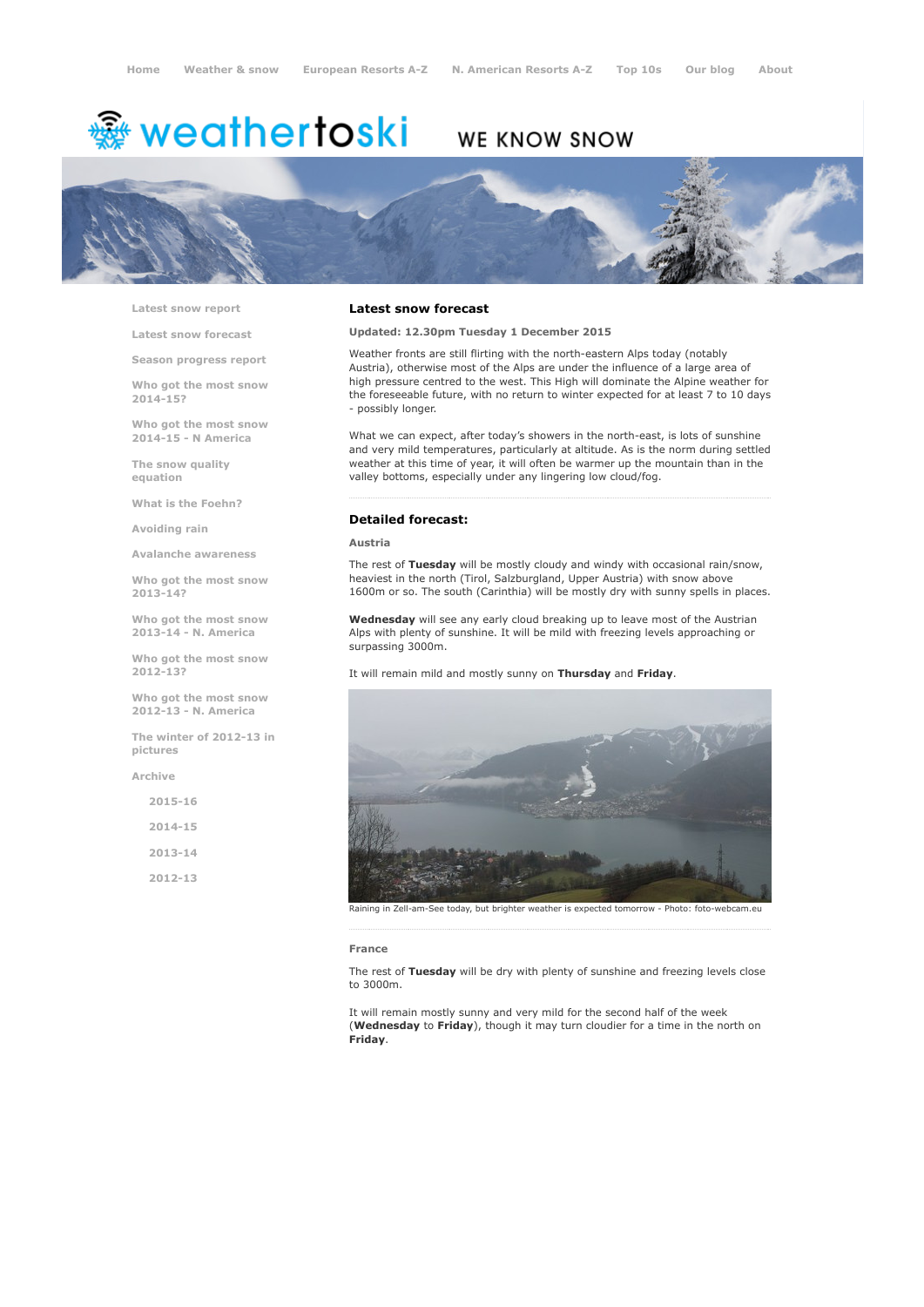

weather or snow conditions in the Alps? [Contact](http://www.weathertoski.co.uk/about-1/contact-us/) us and we'll do our best to answer it...

E: [info@weathertoski.co.uk](mailto:fraser@weathertoski.co.uk)

T: +44 (0)20 3151 3154



#### Italy

The rest of Tuesday will be dry with plenty of sunshine, though some areas of cloud and the odd shower may affect central and eastern areas close to the borders. Freezing levels will range from 2500m in the far east, to well over 3000m in the far west.

Wednesday to Friday will be mostly sunny and very mild, with freezing levels again surpassing 3000m.



Sunny in the south-western Italian Alps, this is Sestriere - Photo: vialattea.it

#### Switzerland

The rest of Tuesday will see cloud and a few showers in the far north-eastern Alps (snow 1600m), otherwise most regions will be dry with plenty of sunshine, particularly in the south and west.

The rest of the week (**Wednesday** to **Friday**) will then be mostly sunny and very mild (freezing levels surpassing 3000m), though more in the way of cloud is possible in the north and west of Switzerland on Friday.



Mostly sunny today in Champéry, in the Swiss Portes du Soleil - Photo: idelec.ch